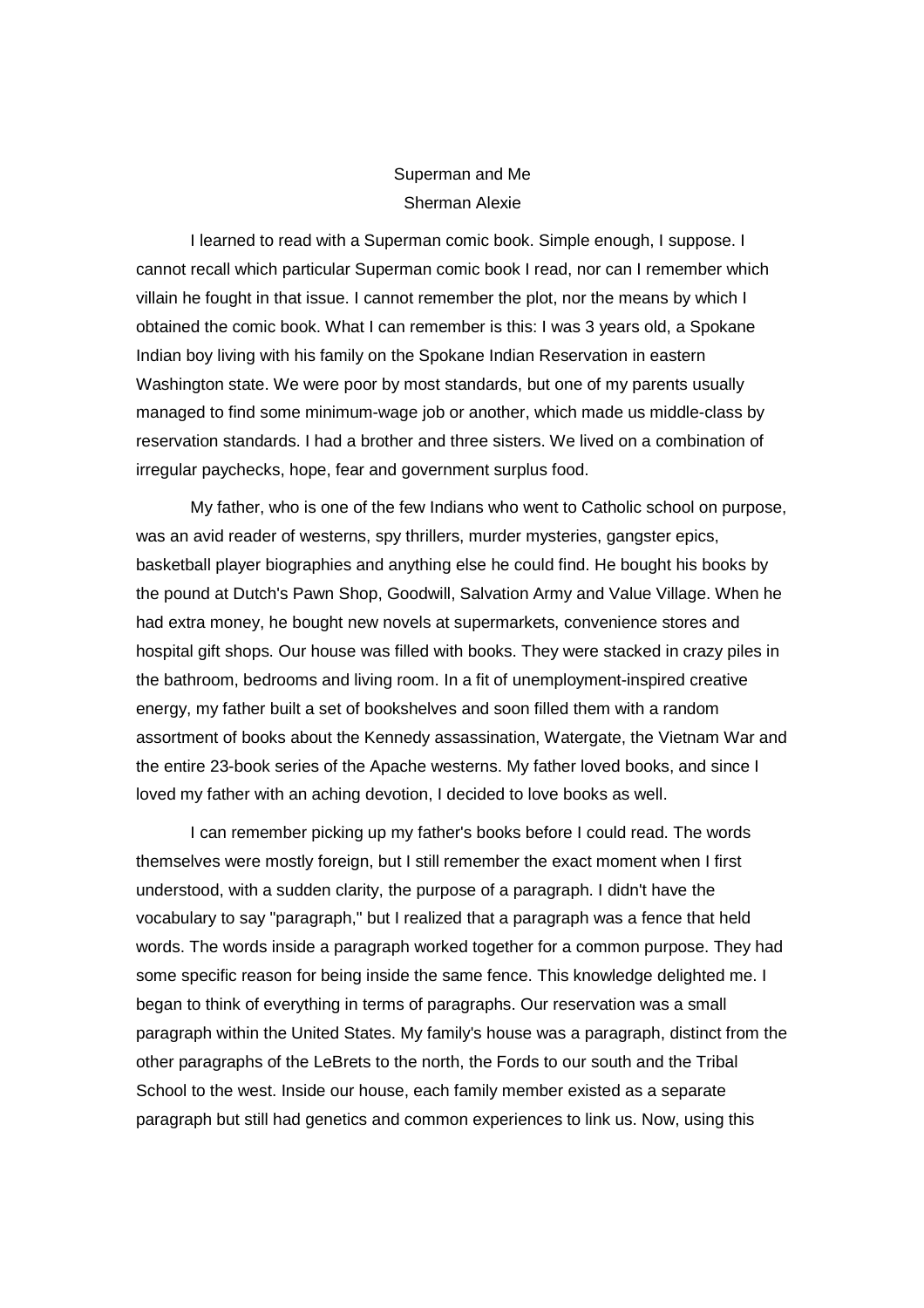logic, I can see my changed family as an essay of seven paragraphs: mother, father, older brother, the deceased sister, my younger twin sisters and our adopted little brother.

 At the same time I was seeing the world in paragraphs, I also picked up that Superman comic book. Each panel, complete with picture, dialogue and narrative was a three-dimensional paragraph. In one panel, Superman breaks through a door. His suit is red, blue and yellow. The brown door shatters into many pieces. I look at the narrative above the picture. I cannot read the words, but I assume it tells me that "Superman is breaking down the door." Aloud, I pretend to read the words and say, "Superman is breaking down the door." Words, dialogue, also float out of Superman's mouth. Because he is breaking down the door, I assume he says, "I am breaking down the door." Once again, I pretend to read the words and say aloud, "I am breaking down the door" In this way, I learned to read.

 This might be an interesting story all by itself. A little Indian boy teaches himself to read at an early age and advances quickly. He reads "Grapes of Wrath" in kindergarten when other children are struggling through "Dick and Jane." If he'd been anything but an Indian boy living on the reservation, he might have been called a prodigy. But he is an Indian boy living on the reservation and is simply an oddity. He grows into a man who often speaks of his childhood in the third-person, as if it will somehow dull the pain and make him sound more modest about his talents.

 A smart Indian is a dangerous person, widely feared and ridiculed by Indians and non-Indians alike. I fought with my classmates on a daily basis. They wanted me to stay quiet when the non-Indian teacher asked for answers, for volunteers, for help. We were Indian children who were expected to be stupid. Most lived up to those expectations inside the classroom but subverted them on the outside. They struggled with basic reading in school but could remember how to sing a few dozen powwow songs. They were monosyllabic in front of their non-Indian teachers but could tell complicated stories and jokes at the dinner table. They submissively ducked their heads when confronted by a non-Indian adult but would slug it out with the Indian bully who was 10 years older. As Indian children, we were expected to fail in the non-Indian world. Those who failed were ceremonially accepted by other Indians and appropriately pitied by non-Indians.

 I refused to fail. I was smart. I was arrogant. I was lucky. I read books late into the night, until I could barely keep my eyes open. I read books at recess, then during lunch, and in the few minutes left after I had finished my classroom assignments. I read